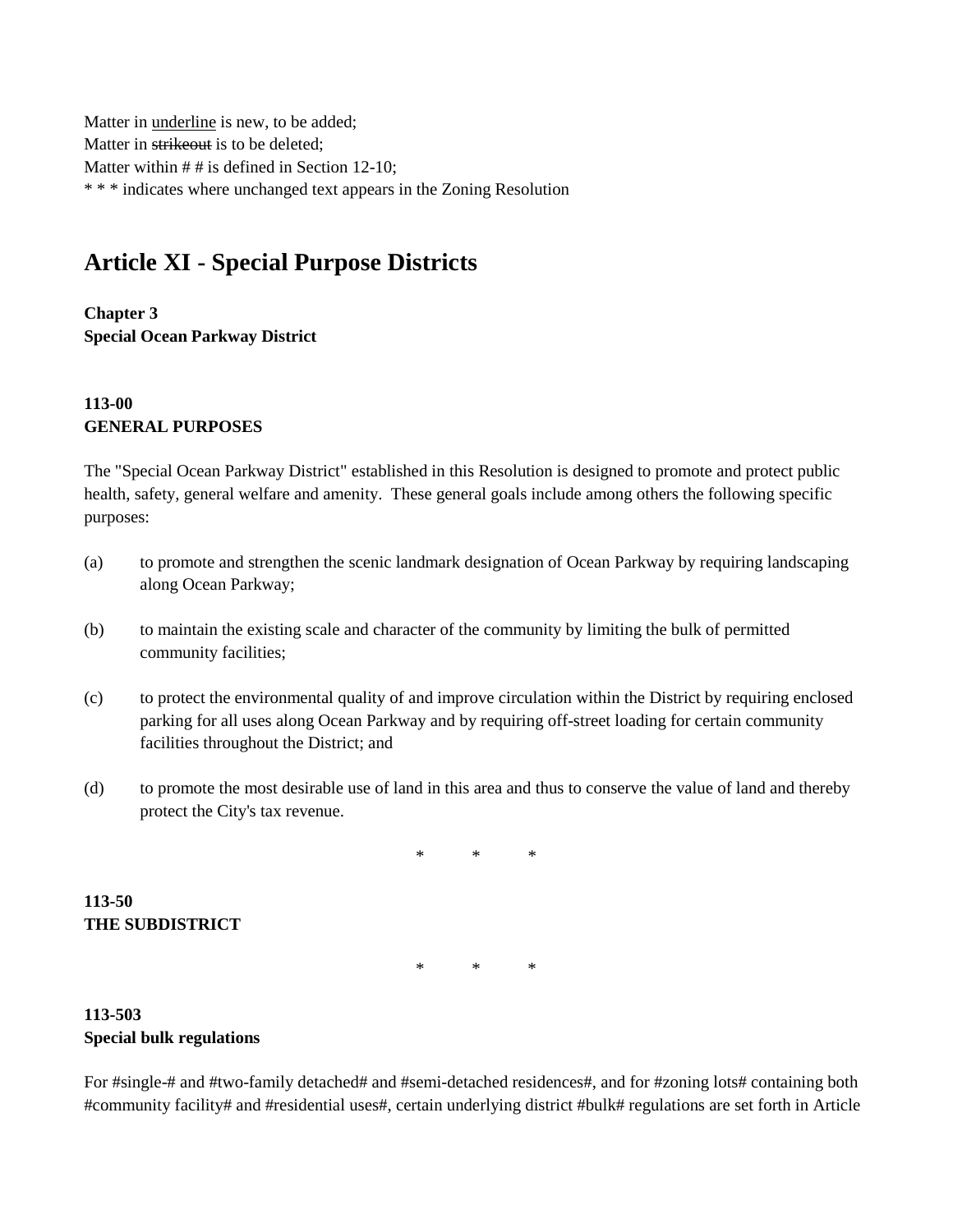II, Chapter 3 (Bulk Regulations for Residential Buildings in Residence Districts), except as superseded by those set forth in Sections 113-51 through 113-55, inclusive. The regulations applicable to a #predominantly built-up area# shall not apply in the Subdistrict.

For #community facility buildings#, the #bulk# regulations of Article II, Chapter 3, are superseded by those set forth in Sections 113-51 (Maximum Permitted Floor Area Ratio), 113-542 (Minimum required front yards), 113- 543 (Minimum required side yards), 113-544 (Minimum required rear yards) and 113-55 (Height and Setback Regulations). The provisions of Sections 24-01 (Applicability of this Chapter), 24-012 24-011 (Exceptions to the bulk regulations of this Chapter), paragraph (a), and 24-04 (Modification of Bulk Regulations in Certain Districts), pertaining to R4-1 Districts, shall not apply in the Subdistrict.

\* \* \*

#### **113-52 Density Regulations**

**113-54**

**Yard Regulations**

The regulations set forth in Section 23-22 (Maximum Number of Dwelling Units or Rooming Units) pertaining to R4-1 Districts shall apply.

> \* \* \* \* \* \*

### **113-544 Minimum required rear yards**

One #rear yard# with a depth of not less than 20 feet shall be provided on any #zoning lot# except a #corner lot#. The provisions of Section 23-52 (Special Provisions for Shallow Interior Lots) shall be inapplicable. The provisions of Section 23-53 (Special Provisions for Through Lots) pertaining to R4 Districts shall apply except that the provisions in Section 23-533 23-532 (Required rear yard equivalents) shall be modified to require 40 feet instead of 60 feet in paragraph (a), or 20 feet instead of 30 feet in paragraphs (b) and (c).

\* \* \*

## **113-55 Height and Setback Regulations**

The height and setback regulations of a #building or other structure# in the Subdistrict shall be those as set forth applicable to R4A Districts in Section 23-631 (General provisions), for #buildings or other structures# in R4A-Districts, except that paragraph (b)(2) shall be modified as follows: